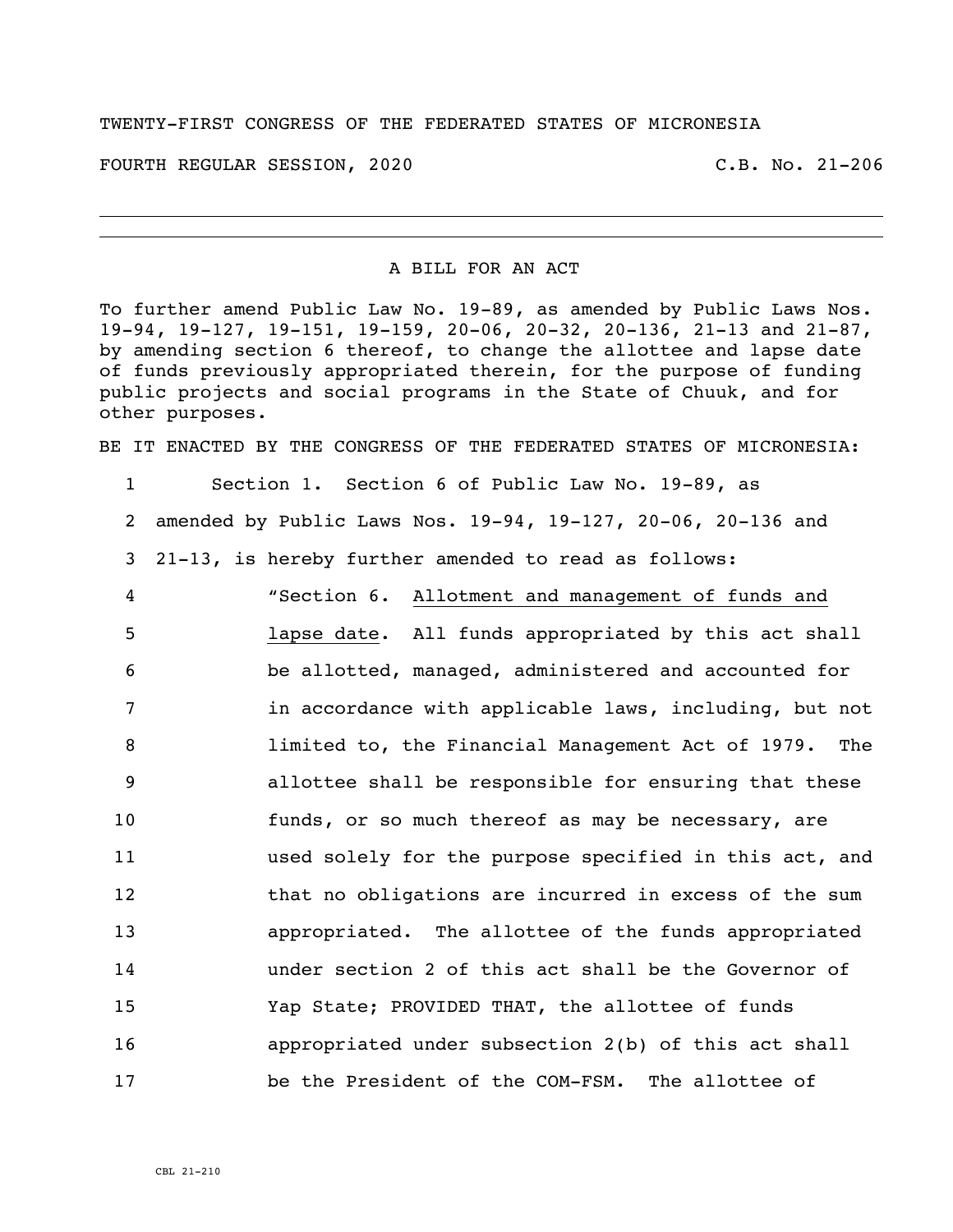C.B. No. 21-206

| $\mathbf{1}$   | funds appropriated under sections 3 and 4 of this act                          |
|----------------|--------------------------------------------------------------------------------|
| $\overline{2}$ | shall be the President of the Federated States of                              |
| 3              | Micronesia or his designee; PROVIDED THAT, the                                 |
| 4              | allottee of funds appropriated under subsections 3(a),                         |
| 5              | $3(b)$ , $3(c)$ , $3(d)$ , $3(e)$ $3(f)$ , $3(g)$ , $3(h)$ , $3(1)$ and $3(m)$ |
| 6              | shall be the Mayor of Utwe Municipal Government or his                         |
| 7              | designee; the allottee of funds appropriated under                             |
| 8              | subsections $3(i)$ , $3(j)$ , $3(k)$ , $3(p)$ and $3(q)$ shall be              |
| 9              | the Mayor of Tafunsak Municipal Government; the                                |
| 10             | allottee of funds appropriated under subsection                                |
| 11             | $4(2)(c)$ shall be the Secretary of the FSM Department                         |
| 12             | of Education or her designee; the allottee of funds                            |
| 13             | appropriated under subsections $4(2)(a)$ , $4(2)(b)$ ,                         |
| 14             | $4(2)(d), 4(2)(e), 4(2)(f), 4(4)(a), 4(4)(b), 4(4)(c),$                        |
| 15             | $4(4)(d)$ and $4(4)(e)$ shall be the Secretary of the                          |
| 16             | Department of Transportation, Communications and                               |
| 17             | Infrastructure or his designee; the allottee of funds                          |
| 18             | appropriated under subsections $4(3)(a)$ and $4(3)(b)$                         |
| 19             | shall be the Pohnpei Transportation Authority; the                             |
| 20             | allottee of funds appropriated under subsection                                |
| 21             | 4(4)(f) shall be the Pohnpei Utility Corporation.<br>The                       |
| 22             | allottee of funds appropriated under subsections $5(1)$ ,                      |
| 23             | $[5(3)$ ], 5(4)(e) and 5(6) of this act shall be the                           |
| 24             | Governor of Chuuk State or his designee. The allottee                          |
| 25             | of funds appropriated under subsection 5(2) of this                            |